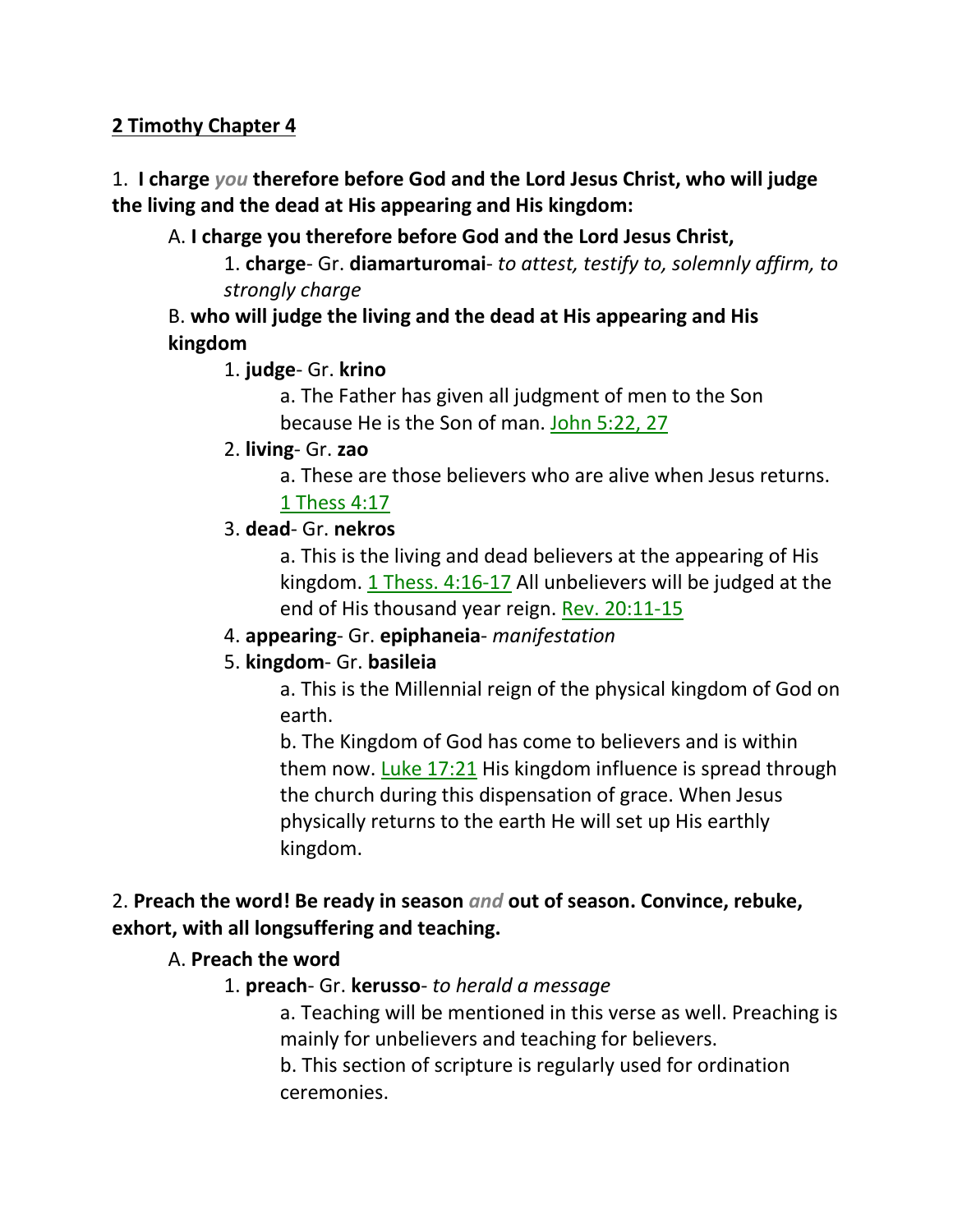2. **word**- Gr. **logos**

# B. **Be ready in season and out of season**

1. **ready**- Gr. **ephistemi-** *to stand by, be present*

a. A minister should be ready to minister the Word at any moment. Young ministers need to start studying before the door opens for them. They need to have messages ready to go when they are called upon. 1 Pet. 3:15

# 2. **in season**- Gr. **eukairos**- *good season*

a. *The sense is, when it could be conveniently done; when all things were favorable, and when there were no obstructions or hindrances*. - Barnes

b. Also this can mean in times of peace

3. **out of season**- Gr. **akairos**- *unseasonable*

a. Such as in times of persecution.

# C. **Convince**- Gr. **elegcho**- *to convince, to convict, admonish*

1. We know from the last chapter that all Scripture is profitable unto this. 2 Tim. 3:16

- D. **rebuke** Gr. **epitimao** *to admonish or charge sharply*
- E. **exhort** Gr. **parakaleo** *to comfort, exhort, call to courage*

# F. **with all longsuffering and teaching**

- 1. **longsuffering** Gr. **makrothumia** *patience with people*
	- a. Often people don't get it the first time you teach them. They must be taught it again and again.
- 2. **teaching** Gr. **didache**

a. This is to the believers.

3. **For the time will come when they will not endure sound doctrine, but according to their own desires,** *because* **they have itching ears, they will heap up for themselves teachers;** 

# A. **For the time will come when they will not endure sound doctrine,**

1. **time**- Gr. **kairos**- *season*

a. This season is the same Paul spoke of in the last chapter. 2 Tim. 3:1-6

- 2. **come** Gr. **esomai-** *will be*
- 3. **endure** Gr. **anechomai** *to put up with, will not bear with*
- 4. **sound** Gr. **hugiaino** *healthy, hygienic*
	- a. This has begun in our days.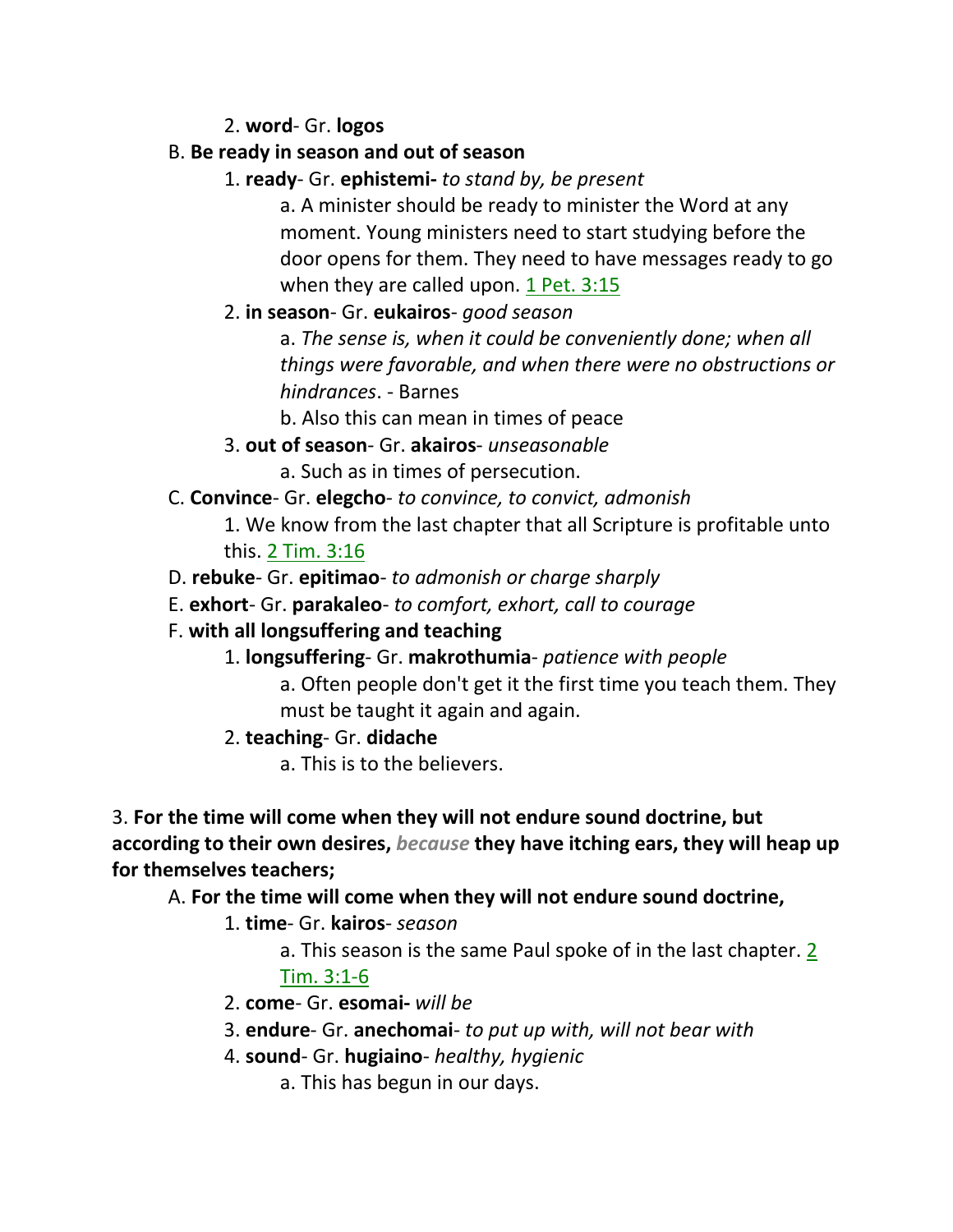b. We can see this also naturally speaking. We have a generation that no longer has any appetite for healthy food, but they crave junk food. Likewise, many don't have an appetite for sound doctrine but want and are addicted to spiritual junk food.

5. **doctrine**- Gr. **didaskalia**

# B. **but according to their own desires,**

1. **desires**- Gr. **epithumia**- *strong desires, lusts*

# C. **because they have itching ears,**

- 1. **itching** Gr. **knetho** *to scratch an itch*
- 2. **ears** Gr. **akoe** *hearing*
	- a. They want to hear what their itching ears have been wanting to hear.

b. 2Ti\_3:7

# D. **they will heap up for themselves**

## 1. **heap up**- Gr. **episoreuo**- *to heap up, accumulate in piles* a. They collect teachers and teachings for their private collection!

# 2. **for themselves**

a. These collections are not for the purpose of life change and for use to bless others. It is just for their personal pleasure to just listen to and enjoy. They have no interest in applying any of it for any practical purpose. Eze\_33:32

b. Some Christians do this today. They will purchase books and teachings to add to their collection. They enjoy reading and listening to them but they are not interested in applying anything they hear. They listen for the mere enjoyment of it and they collect the teachings as a hobby.

# 4. **and they will turn** *their* **ears away from the truth, and be turned aside to fables.**

# A. **and they will turn their ears away from the truth,**

- 1. **turn** Gr. **apostrepho** *to turn away*
- 2. **ears** Gr. **akoe**
	- a. Instead we are to incline our ears to the Word of God. Prov.

# 4:20

# 3. **truth**- Gr. **aletheia**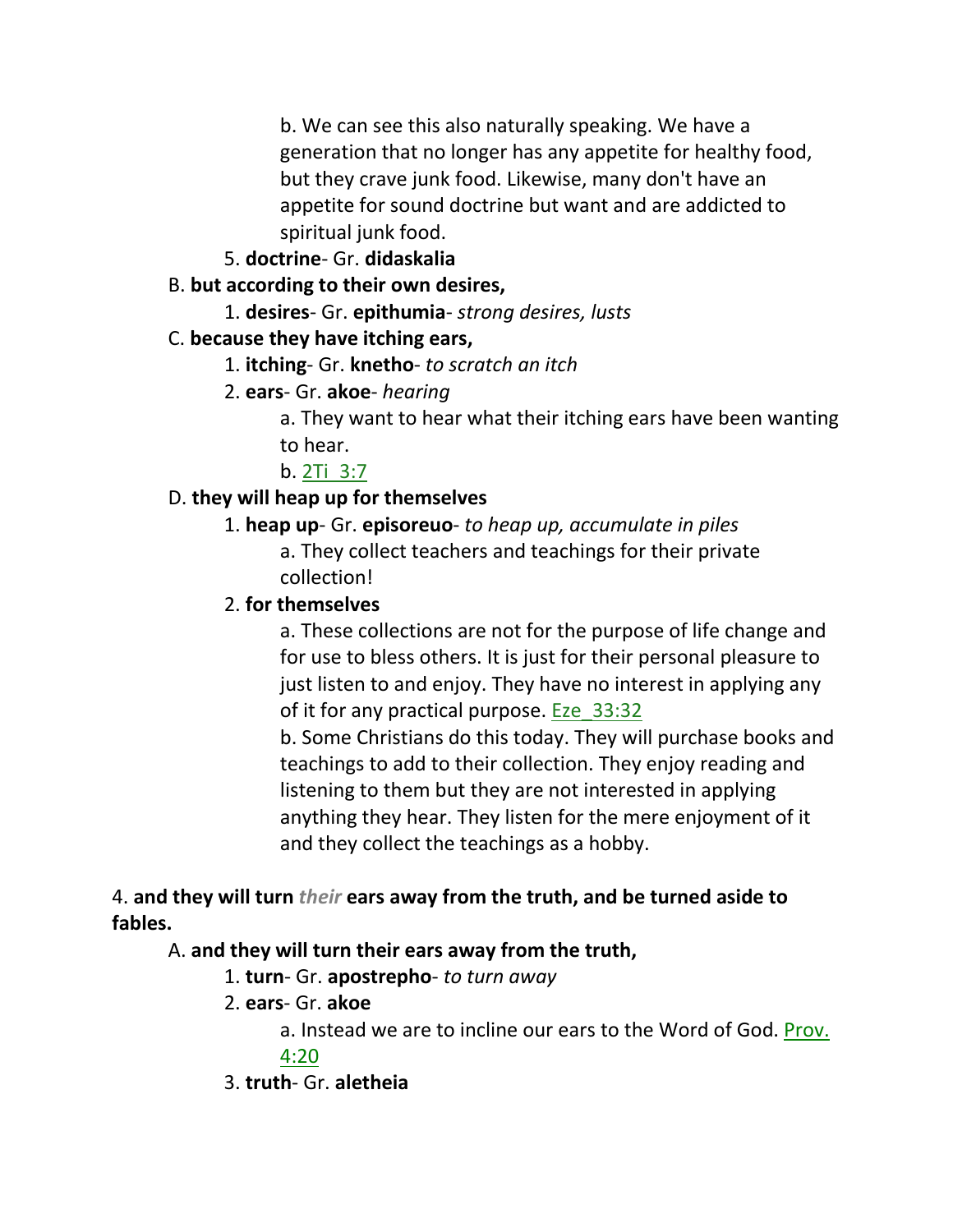## B. **and be turned aside to fables**

1. **turned aside**- Gr. **ektrepo**- *to turn or twist out; in a medical sense used of dislocated limbs*

## 2. **fables**- Gr. **muthos**- *myths*

a. These are Jewish myths and Greek myths about the gods. b. These are stories, accounts, and traditions that are not found in the Word of God.

c. We have this today. Some people write books about their trips to heaven or hell and give account of what is done and said there. However, we cannot substantiate the truth about those things because the Bible does not cover much of what they say. Many Christians can't wait for the latest book to come out because they are bored with THE BOOK. Just stick with the Word!

d. 1Ti\_1:4, Tit\_1:14

# 5. **But you be watchful in all things, endure afflictions, do the work of an evangelist, fulfill your ministry.**

## A. **But you be watchful in all things,**

1. **watchful**- Gr. **nepho**- *to be sober, not intoxicated; in NT met., to be vigilant, circumspect*

a. This word is connected to prayer. 1 Peter 4:7, Luke 21:13 A minister must first be a man or woman of prayer before they can effectively minister to people.

# B. **endure afflictions**- Gr. **kakopatheo**- *to feel badly, endure sufferings*

1. There are hardships in the ministry. Most of them come from people. There are seasons where you will encounter problems and problem people which will bring bad feelings. You must push past these times. Keep your eyes on the fruit, not what it takes to produce the fruit.

2. We are to endure hardness as good soldiers. 2Ti\_2:3

3. God's love will cause you to endure. Love endures all things. 1 Cor. 13:7

### C. **do the work of an evangelist,**

### 1. **work**- Gr. **ergon**

a. A pastor is not an evangelist but he is to do the work of one.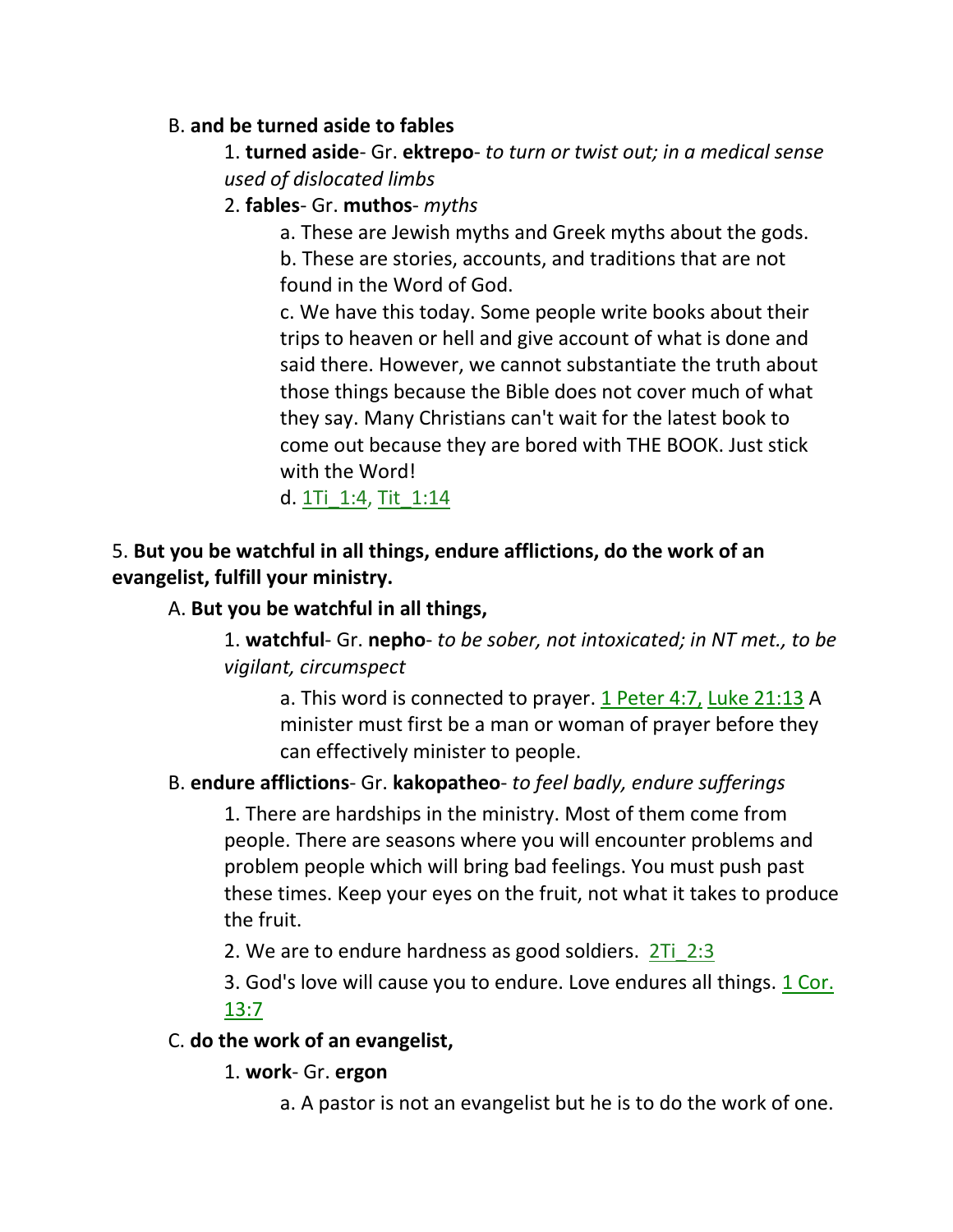This is the work of evangelism. Very few believers stand in the office of the evangelist but we all are to do the work of one and participate in winning souls.

## 2. **evangelist**- Gr. **euaggelistes**- *one who preaches the good news*

a. The primary role of a pastor is to teach the Word to believers, but here we see that he is do the work of an evangelist though he is not one. This means the gospel should be presented at the end of each service and an opportunity of the lost to get saved.

b. It rare today for churches to have altar calls and share the gospel and give people opportunity to get saved.

c. Many churches have gone the seeker-sensitive route and they gear the church service around making the unsaved feel comfortable, but part of this they think is not to preach the gospel to them. This is sad.

### D. **fulfill your ministry**

1. **fulfill-** Gr. **plerophoreo**- *to carry out to the full, to carry through to the end, accomplish*

a. Many ministers do not finish their ministry or finish it well. They allow the hardships of ministry stop them or to get them bitter.

b. Paul told Archippus to fulfill his ministry. Col\_4:17

# 2. **ministry**- Gr. **diakonia**- *service*

a. We get our word "deacon" from this word. This word means *one who serves*. The first deacons served tables!

b. Ministry is about serving. Being a minister is about serving others. It is sad to say that many in the ministry demand service from others. They exalt themselves above those who they minister to. These "ministers" do not understand the gospel, grace, or the ministry.

c. The greatest among you shall be your servant. Matt. 23:11

d. You never will rise so high that you are not to serve others. You never outgrow serving others.

### 6. **For I am already being poured out as a drink offering, and the time of my**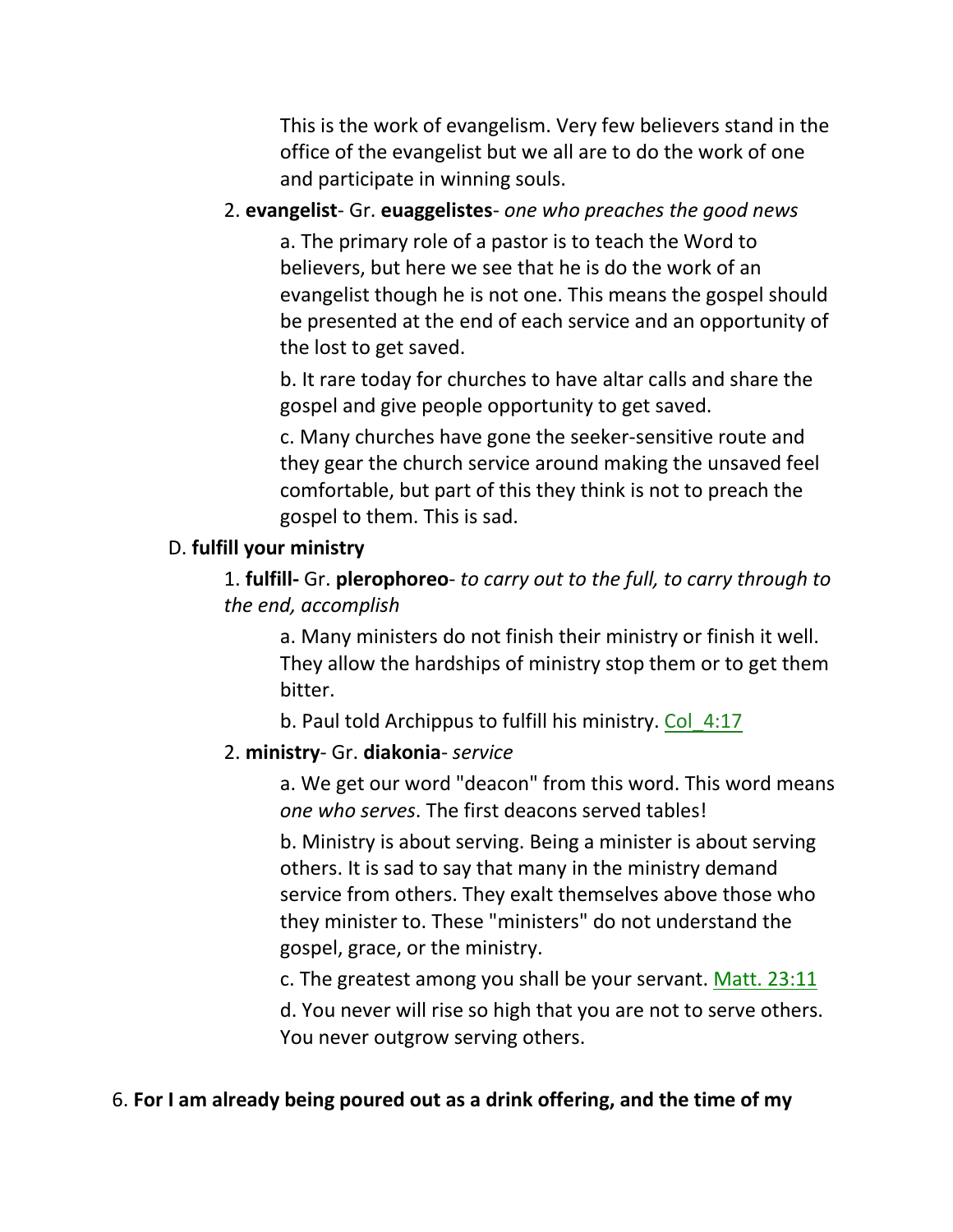#### **departure is at hand.**

### A. **For I am already being poured out as a drink offering,**

1. **poured out as a drink offering**- Gr. **spendo**- *to pour out a libation or drink-offering; in NT mid. to make a libation of one's self by expending energy and life in the service of the Gospel*

a. *Poured out, as a libation, or a drink offering; or as the blood was poured out at the bottom of the altar; which is expressive of martyrdom, and shows that the apostle knew what death he should die-* John Gill Commentary

# b. Phil. 2:17

### B. **and the time of my departure is at hand**

### 1. **time**- Gr. **kairos**- *season, set time*

a. You may not know the day or hour you will go to heaven, but you can know the season.

# 2. **departure**- Gr. **analusis**- *an unloosing, a dissolving (into separate parts), departure- a metaphor drawn from loosing from moorings preparatory to setting sail*

a. Paul was about to loose the cords of his body and sail to the other side to heaven.

### 3. **at hand**- Gr. **ephistemi**

a. This was the last letter Paul wrote. He was soon afterwards beheaded for his faith. He was not crucified like Peter was because he was a Roman citizen. Citizens were exempt from crucifixion.

b. Paul wrestled with the question of whether it was time for him to go home during his first imprisonment but came to the assurance it was not time to do so. Phil. 1:23-24 Now he knew it was the time. We can walk so close to the Lord we can know when our ministry is completed. Paul fulfilled his ministry.

# 7. **I have fought the good fight, I have finished the race, I have kept the faith.**

# A. **I have fought the good fight,**

1. **fought**- Gr. **agonizomai**- *to enter a contest: contend in the games*

a. The ministry is not a cruise vacation. It is a fight! It is a fight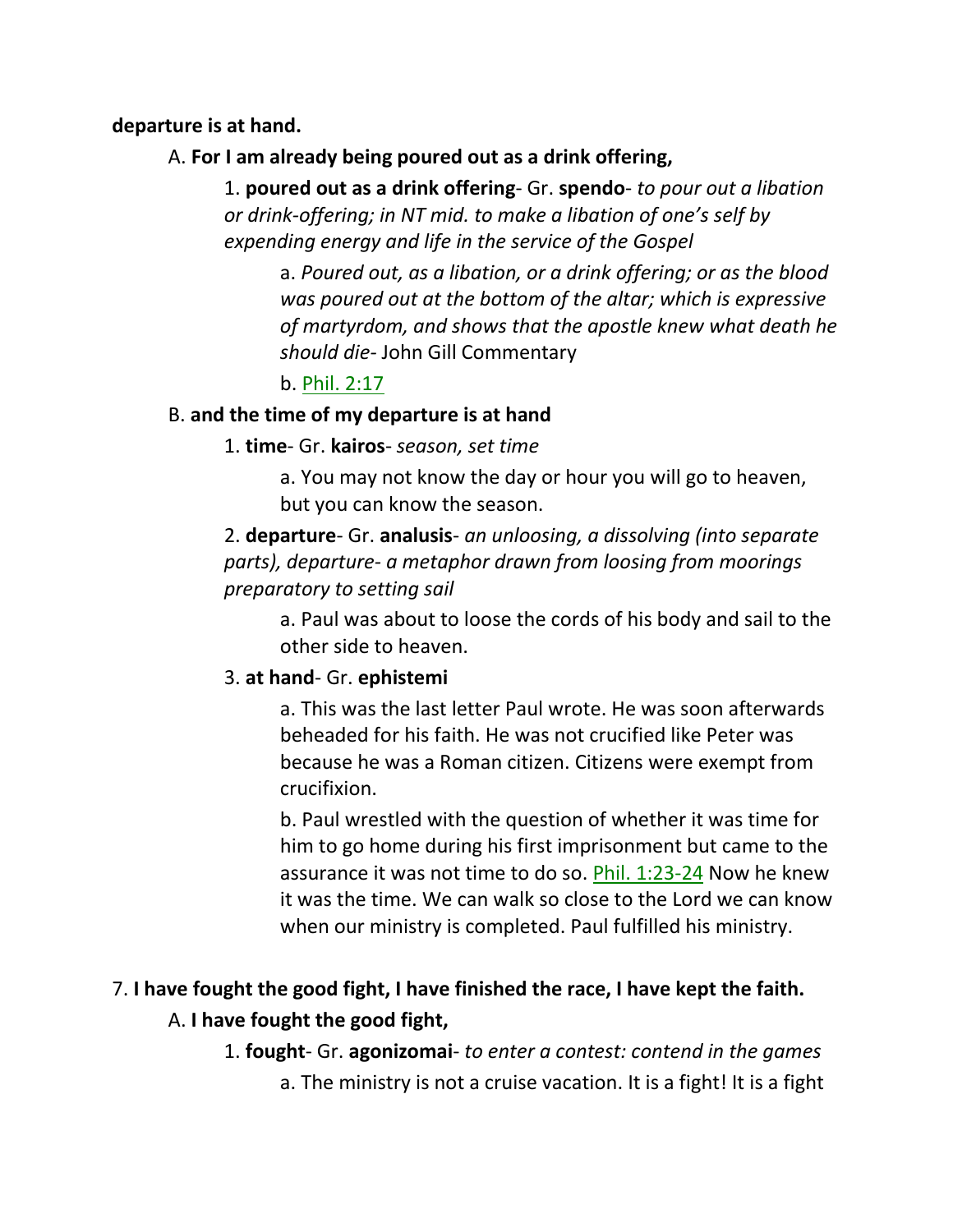of faith against the enemies of the flesh, world, and the devil. 2. **good**- Gr. **kalos**- *beautiful, handsome, excellent, eminent, choice, surpassing, precious, useful, suitable, commendable, admirable*

a. If you have watched boxing much you have watched ugly fights and then you have seen fighters that fight beautifully with great artistry. Paul fought beautifully because he fought with the Word of God and by faith.

b. A good fight is one that you win! The fight of the Christian is a good fight because Jesus has already won it for us and He is the judge of the fight as well!

## 3. **fight**- Gr. **agon**- *the assembly of the Greeks at their national games, the public games*

a. Paul's fight was a public one. Everyone around Paul could see how he handled the enemies that came against him. They learned how a Christian fights well.

b. We are not called to fight others. We are not even called to fight the devil. He is a defeated foe. We are called to the fight of faith. The arena that this battle will be raged will be between your two ears. 2 Cor. 10:3-5

c. Paul had told Timothy in his previous letter to him to fight the good fight of faith.  $1T_i$  6:12 Paul was a good example for Timothy to look to.

#### B. **I have finished the race,**

#### 1. **finished**- Gr. **teleo**

a. We all have a race to run on our race course the Lord has given to us. Heb. 12:1 However, unlike the races we run in the natural, this spiritual race only has one person on each race course. You are the only one running on your race course!

b. I have good news for you if you have fallen down and feel like others are making better progress than you, get up, you are the only one on your course, so that means you are in the lead! Get up and run man or woman of God!

c. If there is only one person running in a race then how does that person win the race- yes, by finishing it! Paul finished his and won his race. Finish yours and win your race!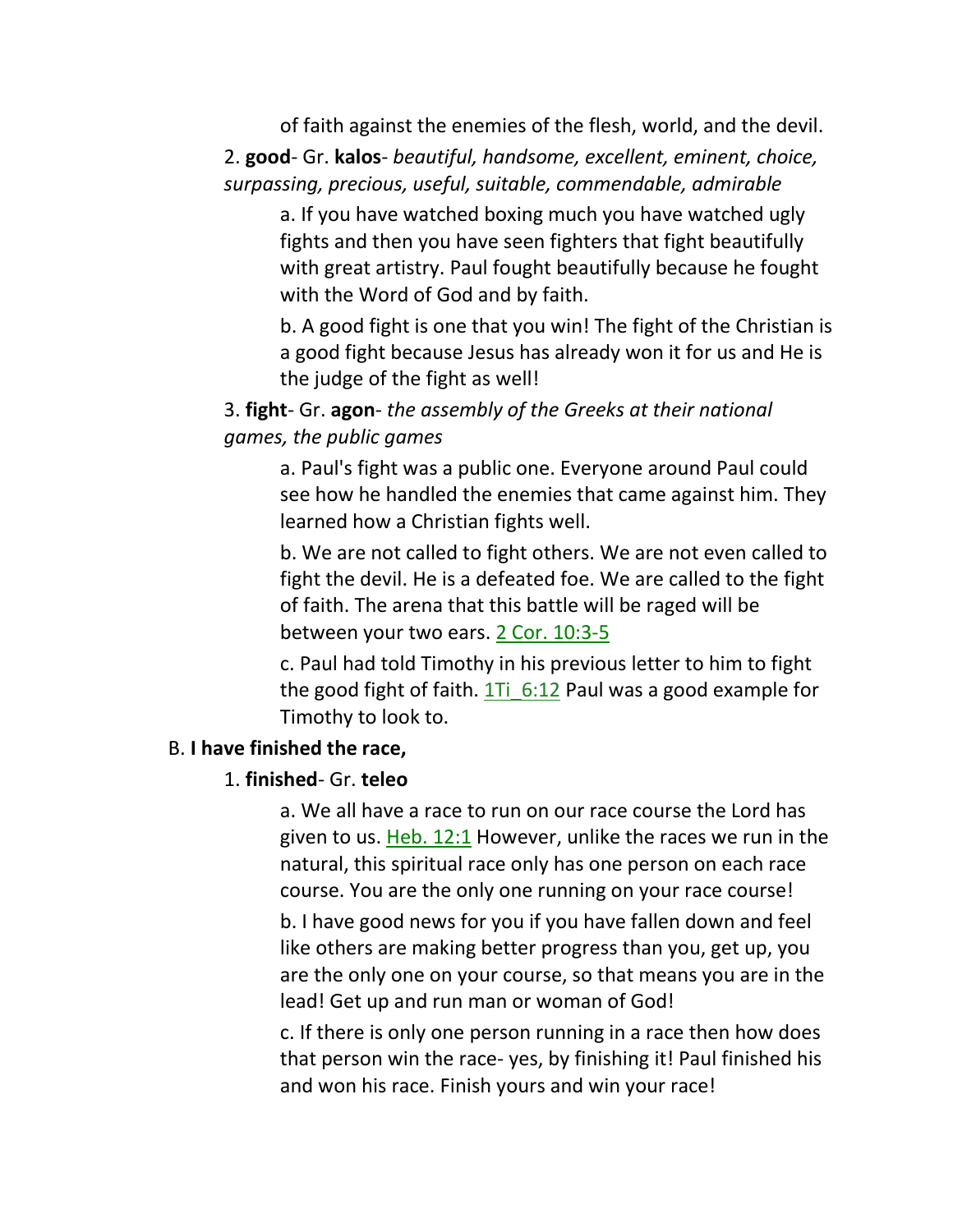## 2. **race**- Gr. **dromos**

a. The Christian race is not a 50 yard dash! It is a marathon! It is not about how fast you are but if you finish or not.

## C. **I have kept the faith**

## 1. **kept**- Gr. **tereo**

a. This word denotes that there are forces upon this earth that will try to rob our faith from us. These forces are the flesh, the world, and the devil.

## 2. **faith**- Gr. **pistis**

a. This is how you are going to finish your race. You began your race when you got saved. You got saved by faith in God's grace. How are you to continue your race and ultimately finish it? It will be the same way you got saved- by faith in God's grace. Col. 2:6

# 8. **Finally, there is laid up for me the crown of righteousness, which the Lord, the righteous Judge, will give to me on that Day, and not to me only but also to all who have loved His appearing.**

A. **Finally**- Gr. **loipon**

# B. **there is laid up for me the crown of righteousness,**

1. **laid up**- Gr. **apokeimi**- *laid away*

a. We have a spiritual inheritance that is laid away for us in heavens and it can't be corrupted. 1Pe 1:4

b. Part of this inheritance is our reward for serving God. Col. 3:24

2. **crown**- Gr. **stephanos**- *the wreath or garland which was given as a prize to victors in public games*

a. Paul would use natural events and things the people he was writing to would understand to explain spiritual truths. Jesus did that as well. A good teacher will do this appropriately for the time and setting he is living in when ministering to people. Here Paul uses the Greek Olympic games which all his readers would be well acquainted with.

b. Crowns will be a part of our reward given at the Judgment seat of Christ. There are different crowns mentioned in the NT.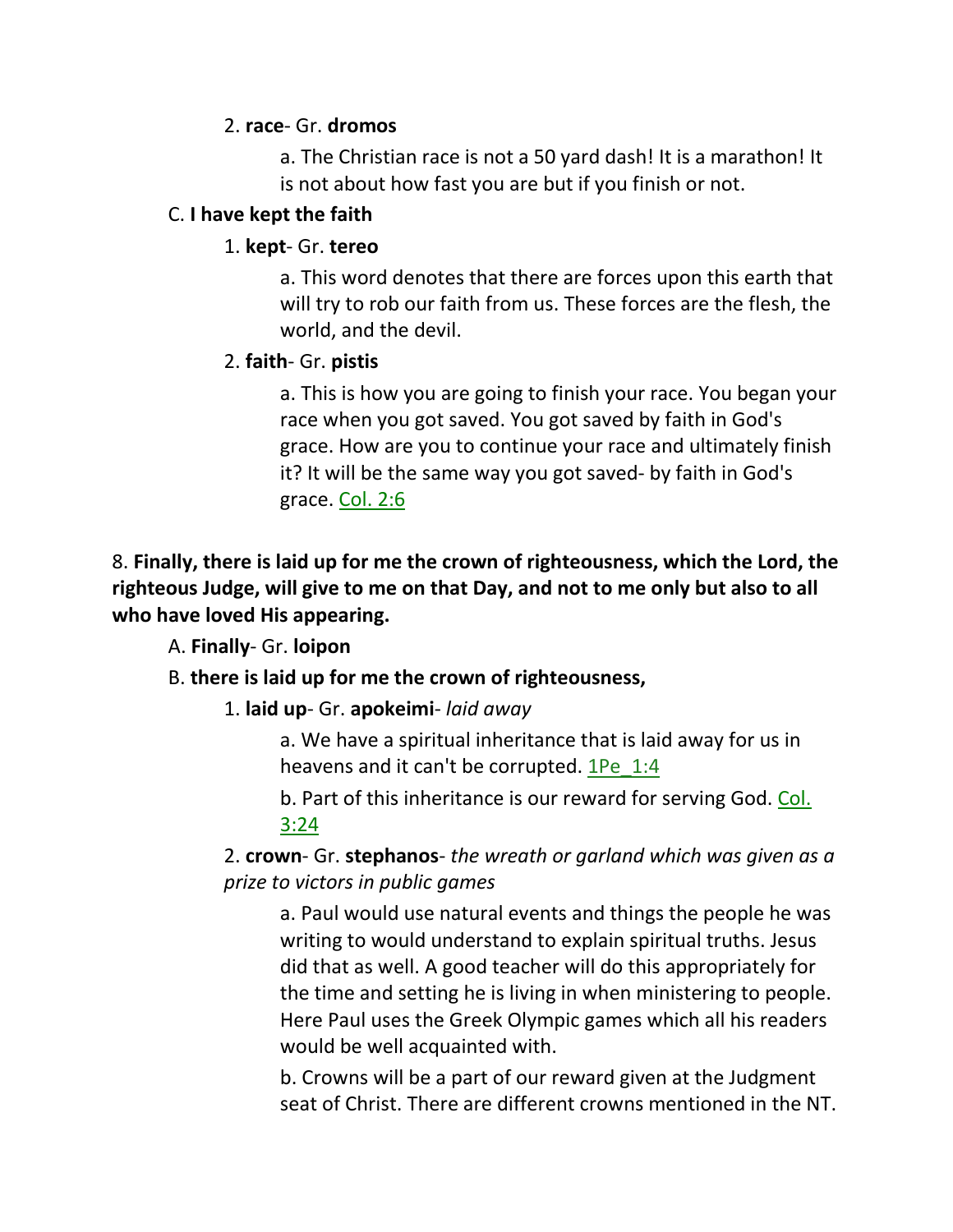- i. **Crown of Righteousness** in this verse
- ii. **Crown of Life** James 1:12
- iii. **Crown of rejoicing** 1 Thess. 2:19
- iv. **Crown of glory** 1 Peter 5:4

c. God gives to us everything by grace which is unearned. However, you can't get around that God will give a reward to us. A reward is connected to what we do. How do you reconcile the two? God will reward us for using what He gives us in grace. When we take what God gave us by grace and put it to work for His kingdom He will reward us for that!

d. Even our reward we get from the Lord can be traced back to His grace.

e. In Rev. 19:12 it says Jesus is crowned with many crowns. Where did he get all those crowns? From us! We will cast our crowns at His feet just like the 24 elders in heaven do. Rev. 4:10

3. **righteousness**- Gr. **dikaiosune**- *the state of being as one ought to be, right standing* 

#### C. **which the Lord,**

1. **Lord**- Gr. **kurios**

a. This is the Lord Jesus.

#### D. **the righteous judge,**

#### 1. **righteous**- Gr. **dikaios**

a. Only a righteous judge is qualified to give a crown of righteousness.

#### 2. **judge**- Gr. **krites**

a. This speaks of the judge over the games that would give out the rewards for those who competed.

b. Jesus is the righteous judge who will reward believers for their service with a crown of righteousness. This is a reward for using and putting into practice the gift of righteousness in our lives. This crown will be given to those who received of the abundance of grace and of the gift of righteousness and reigned in life. Rom. 5:17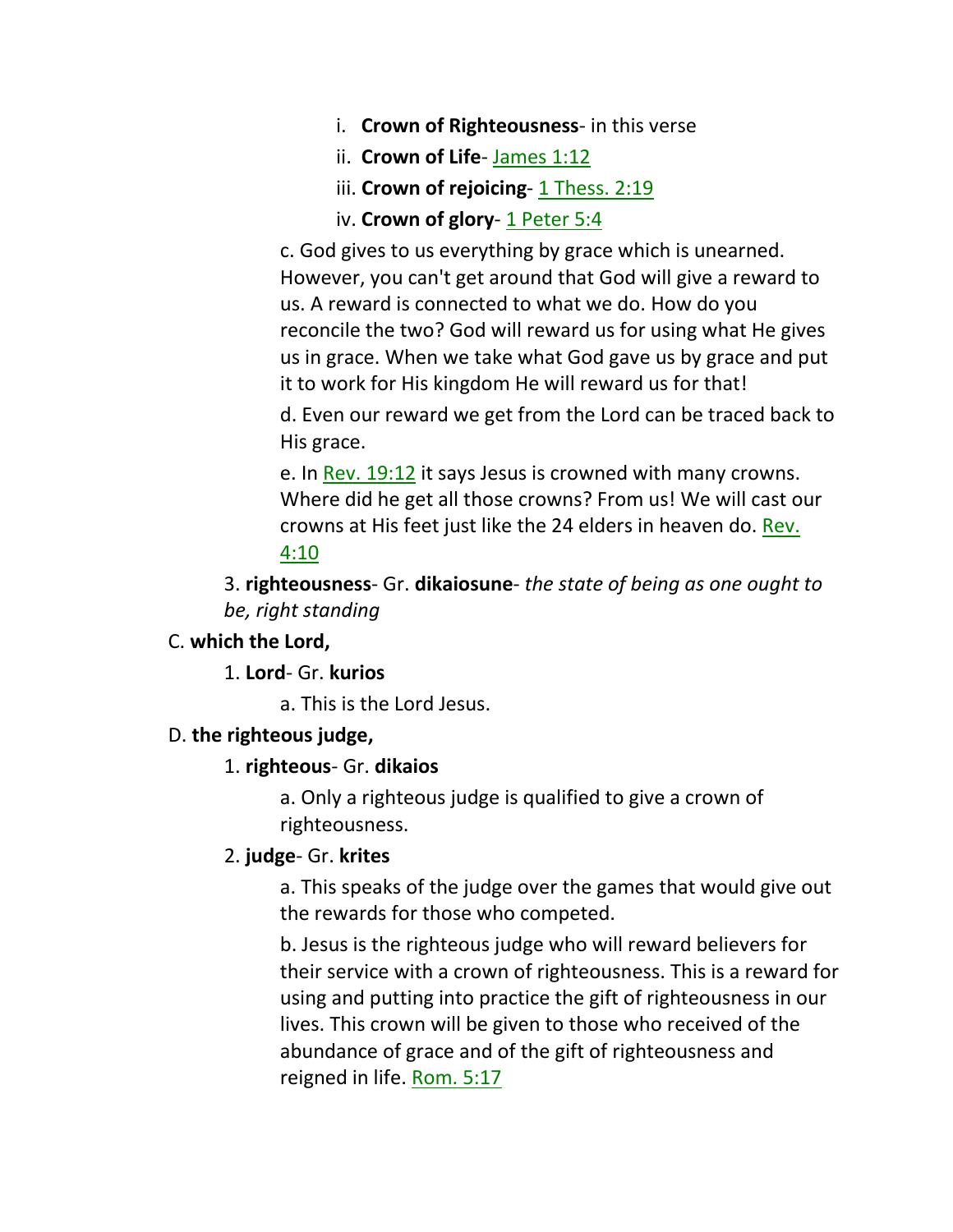#### E. **will give to me on that Day,**

#### 1. **Day**- Gr. **hemera**

a. This is the Judgment Seat of Christ. Rom. 14:10, 2 Cor. 5:10, 1 Cor. 3:10-15

### F. **and not to me only but also to all who have loved His appearing**

#### 1. **loved**- Gr. **agape**

a. This love only comes from God, but it is up to us to use and exercise that love.

### 2. **appearing**- Gr. **epiphaneia**- *appearance, manifestation*

a. *If a man really longs with affection for the coming of Christ and lives in the light of that event, then his life will be righteous, and he will be rewarded accordingly. Here is a fresh reminder that the Second Coming of Christ, when truly believed and loved, exercises a sanctifying influence on one's life.* - Believer's Bible Commentary

b. The imminent return of Christ and our hope in it will have a sanctifying influence upon us. 1 John 3:2-3

c. This speaks of course to the physical return of Jesus, but also this can be applied to all who loved Jesus appearance and manifestation in their daily lives spiritually. They loved to seek and have the presence of God.

d. Tit\_2:13, Heb\_9:28

### 9. **Be diligent to come to me quickly;**

- A. **diligent** Gr. **spoudazo**
- B. **come** Gr. **erchomai**

#### C. **quickly**- Gr. **tacheos**

1. No doubt Paul wanted to see Timothy one last time before he died. He also wanted his assistance since all others had either deserted him or left on other ministry assignments. Those that deserted Paul did so because it appeared he would be martyred soon and no one wanted to be associated with him lest that occur to them as well.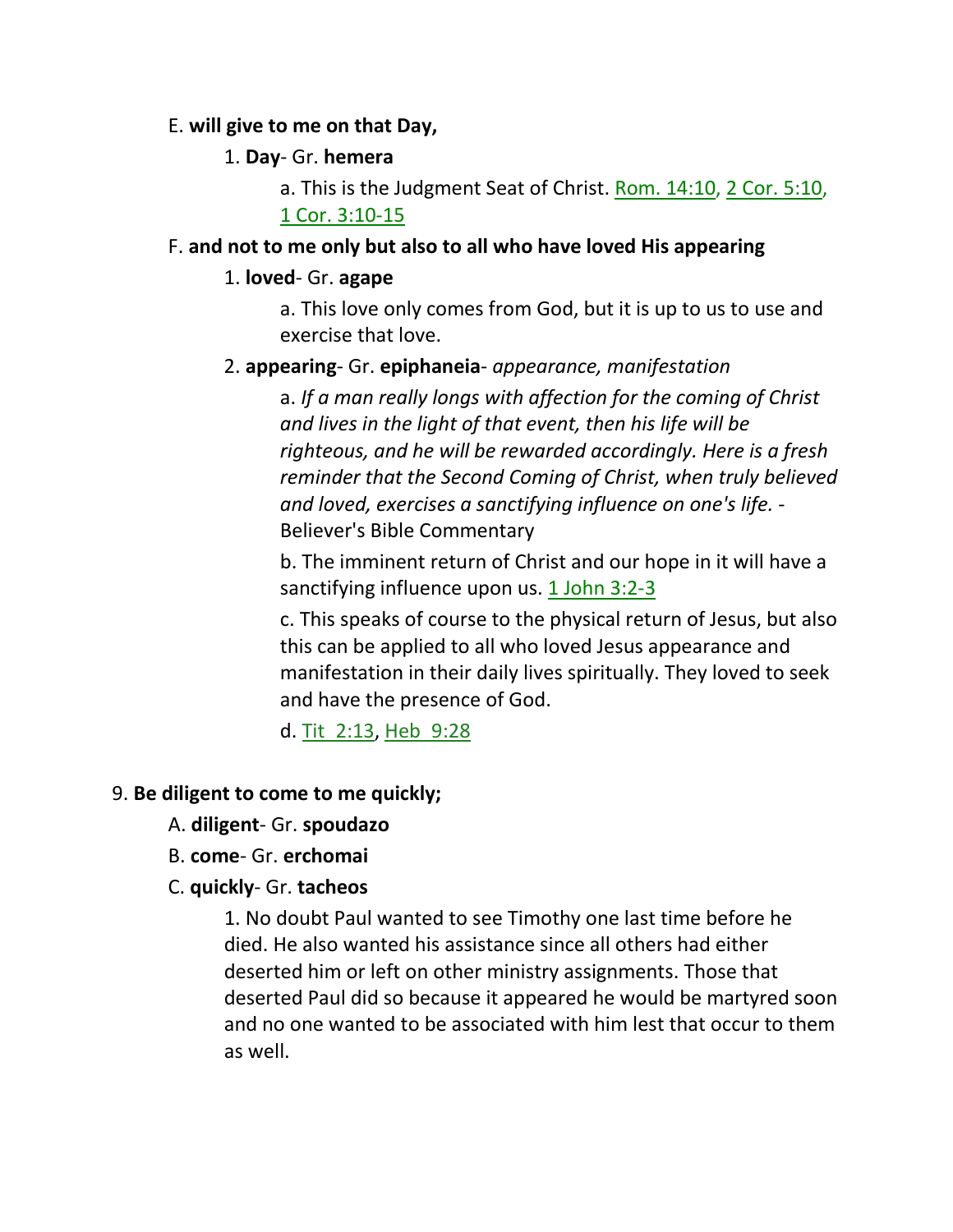# 10. **for Demas has forsaken me, having loved this present world, and has departed for Thessalonica—Crescens for Galatia, Titus for Dalmatia.**

# A. **for Demas has forsaken me,**

1. **Demas**- means *popular with people*

a. It is very interesting that Demas means *popular*. People who seek popularity with everyone will be very unreliable. Demas was with Paul when it brought him notoriety or popularity. Now that Paul was in prison and about to be put to death it was not very popular to be seen with him. Demas deserted Paul when it was not popular to be associated with him.

b. Demas was not focused on the love of God and living out of that love. 1Jn 2:15

2. **forsaken**- Gr. **egkataleipo**- *totally abandoned, utterly forsaken*

# B. **having loved this present world,**

1. **loved**- Gr. **agapao**- *a love based upon commitment*

a. Demas was fully committed to this present world.

- 2. **present** Gr. **nun**
- 3. **world** Gr. **kosmos** *the world system that is opposed to God*

a. There is a world to come in which will dwell righteousness. 2 Pet. 3:13

# C. **and has departed for Thessalonica**

- 1. **departed** Gr. **poreuomai-** *to travel*
- 2. **Thessalonica** means *victory of falsity*

a. This probably was his home town where it was the most familiar and comfortable for him.

b. The city means victory of falsity. There is a true victory and a false victory that the world offers. The world wooed Demas promising him victory over death and persecution. This was a false victory.

# D. **Crescens for Galatia,**

1. **Crescens**- means *growing*

a. When we are always growing in the Lord we will be useable by Him and get new assignments.

b. It does not say Crescens forsook Paul. He was sent on a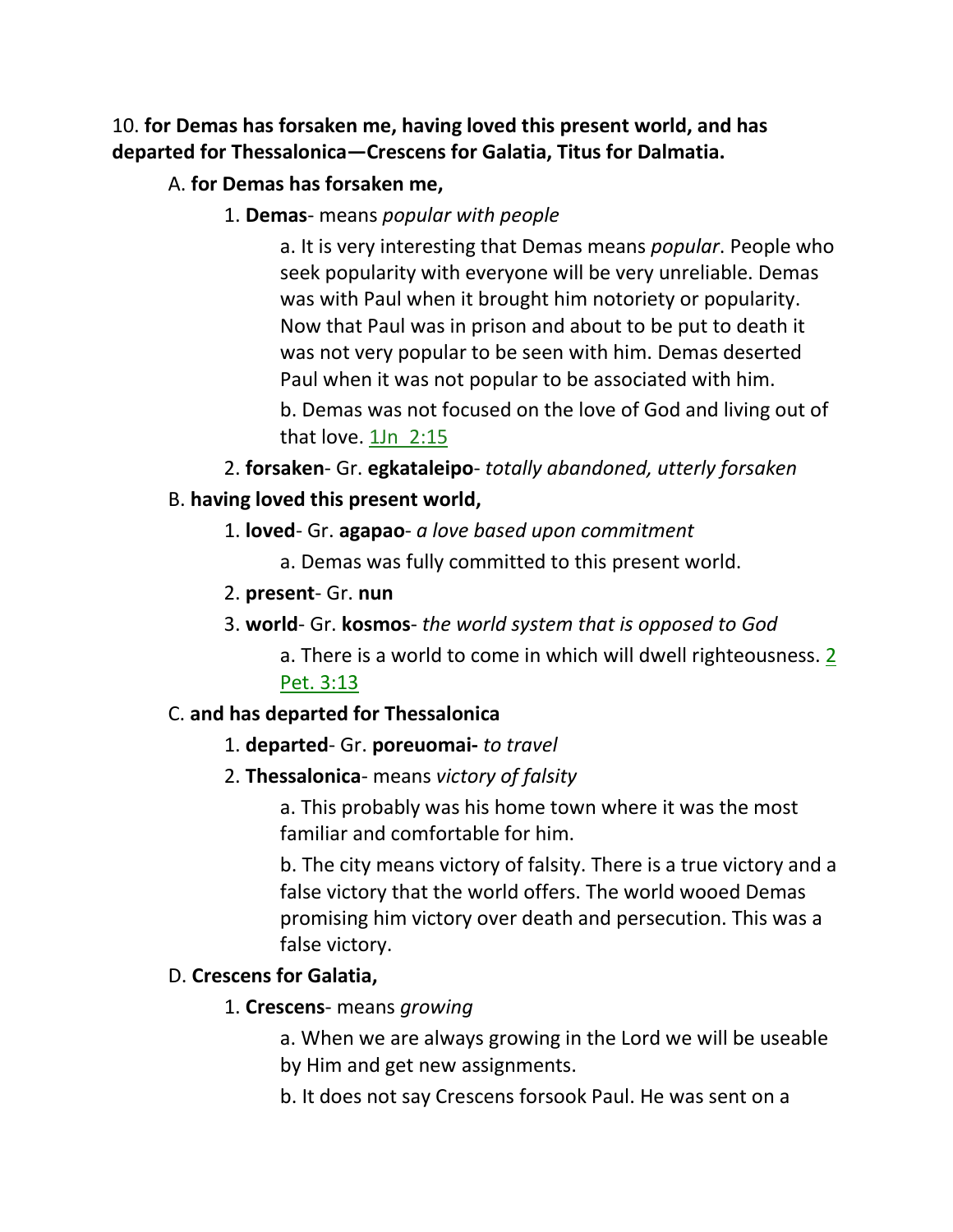ministry assignment to the churches of Galatian for Paul. c. This is the only mention of this man in the NT. His name is forever recorded in Holy Scripture to honor his obedience to serve in the ministry.

## 2. **Galatia**- means *land of milk*

a. Crescens was to go to Galatia and feed them with the meat of the Word.

### E. **Titus for Dalmatia**

## 1. **Titus**- means *pleasing*

a. Titus was the opposite of Demas. Demas sought to be popular with people. Titus sought to be pleasing to God. b. As with Crescens Titus was sent on a ministry assignment by Paul to the region of Dalmatia. Titus was Paul's trouble shooter.

# 2. **Dalmatia**- means *deceitful light*

a. Titus was sent to Dalmatia by Paul to bring the true light of the gospel.

b. This was part of the province of Illyricum. We know Paul preached in this region. Rom\_15:19 Undoubtly, Paul wanted him to go back to their region and firm up the work he had begun there.

# 11. **Only Luke is with me. Get Mark and bring him with you, for he is useful to me for ministry.**

# A. **Only Luke is with me**

1. **Luke**- means *light giving*

a. It is good to surround yourself with those who give out light because the always brighten your day!

b. Luke is called the beloved Physician. Paul was not against doctors and we should not either. It is good to have a good family doctor that sticks with you your whole life until the end.

c. Luke provide spiritual and natural help to Paul when he needed it. The spiritual and natural come together and are a powerful force for God!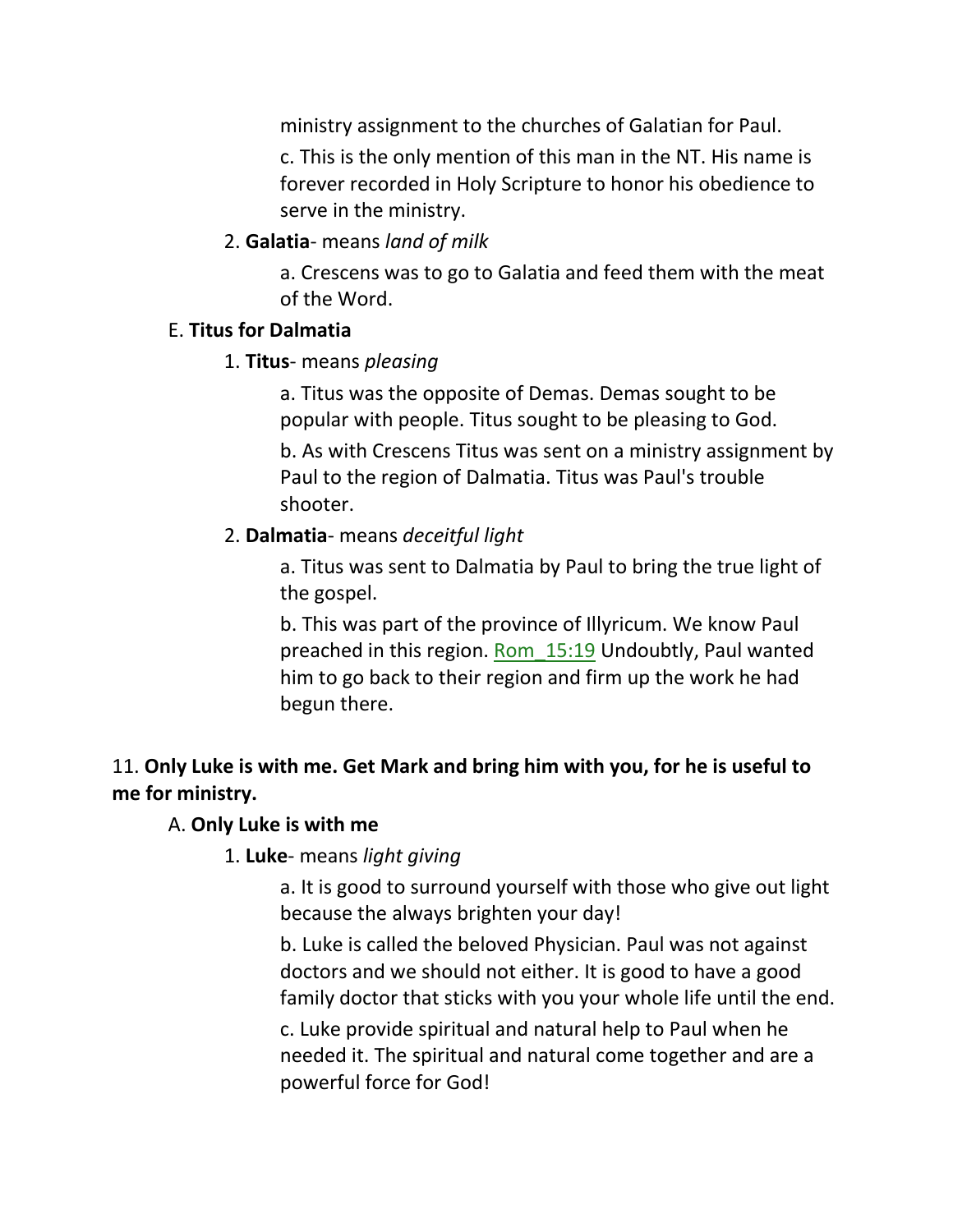d. Luke probably joined Paul on his second missionary journey in the city of Philippi. It is not until Paul arrives in Philippi in the book of Acts that Luke starts using the personal pronoun "we" in his narrative.

e. Later in this chapter he will mention other people that greeted Timothy so he was not totally alone. What Paul means here is that Luke is the only one on his ministry staff with him to help him with the ministry. Other Christians were present that he will list at the end of this letter.

#### B. **Get Mark and bring him with you,**

#### 1. **Mark**- means *a defense*

a. I time of assault it is good to be able to call in friends to help be a defense for you. Paul was under siege in prison and was about to be put to death. In this time he needed the help of Mark who would help be a defense for him in his weakness.

#### 2. **bring**- Gr. **ago**

### C. **for he is useful to me for ministry**

#### 1. **useful**- Gr. **euchrestos**- *easy to make use of, useful*

a. There was a time earlier in Paul's ministry where he did not see any use for Mark at all. Mark came with Paul and his uncle Barnabas on their first missionary trip to Galatia. However, Mark abandoned them before it was over and returned home. Barnabas wanted to take Mark again on the second trip but Paul was very against the idea. He did not trust Mark at all. Barnabas and Paul got into such a big argument they split up as a team because of it. They would never work again together.

#### 2. **ministry-** Gr. **diakonia**

a. Years later Paul saw the need and usefulness of Mark for the ministry and asked Timothy to bring Mark.

b. No matter who bad you blow it you can always get up and be used by God. We learn this from the life of Mark. Not only did Paul use him in the ministry but God selected Mark to write a book in the NT! That is what I call a great come back!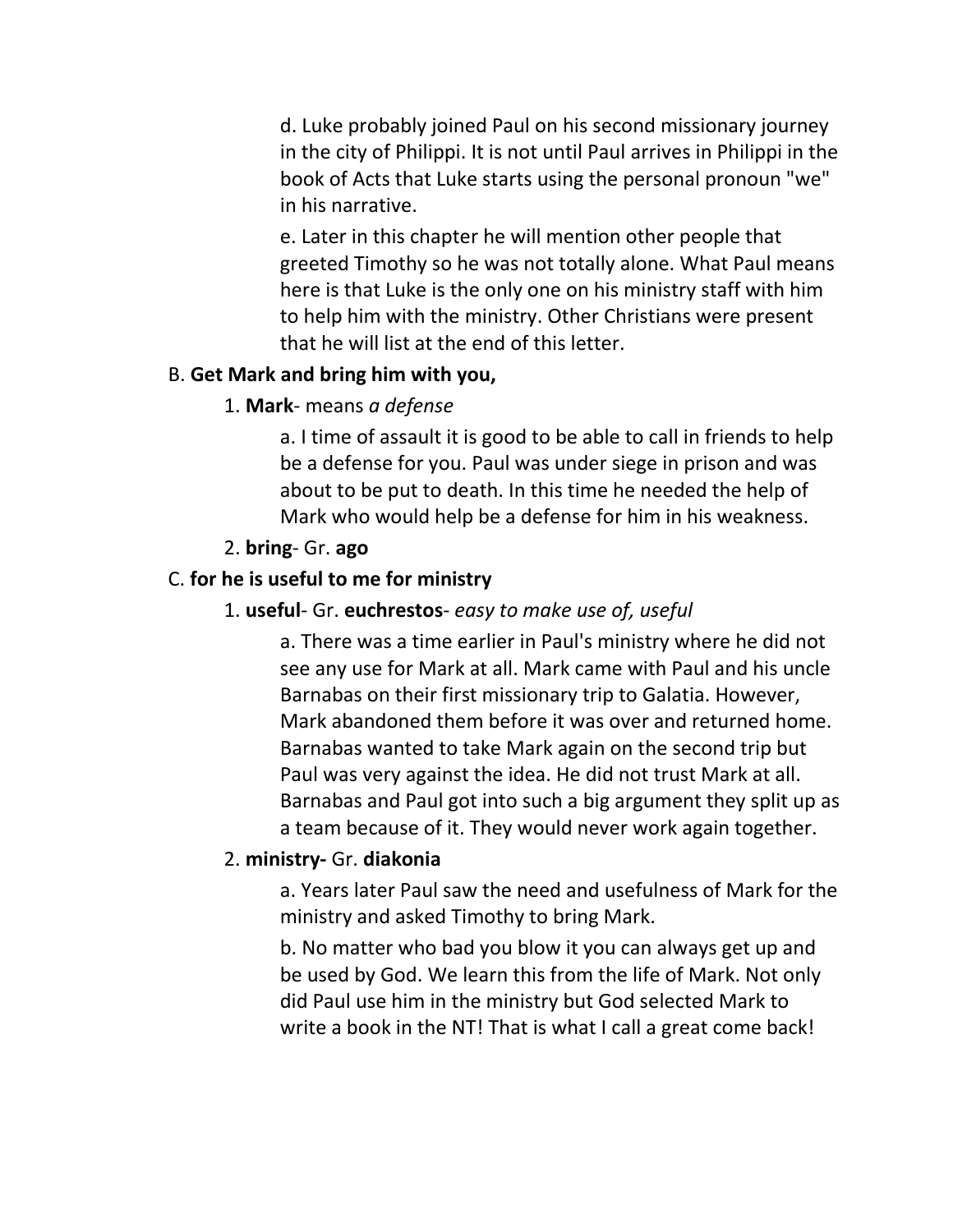## 12. **And Tychicus I have sent to Ephesus.**

## A. **Tychicus**- means *fortunate*

1. The word fortunate can mean lucky. However Webster's dictionary also defines this word as: *Successful; happy; prosperous; receiving or enjoying some good in consequence of efforts, but where the event was uncertain, and not absolutely in one's power.*

2. It is amazing how lucky people are who work hard and prepare themselves! Tychicus prepared himself but left the outcome of his endeavors to God.

3. Tychicus is called a beloved brother and faithful minister. When Paul wanted to find someone faithful to relate correct information to others in his behalf he chose Tychicus. Eph 6:21-22, Col 4:7

- B. **sent** Gr. **apostello** *to send off on a mission with authority*
- C. **Ephesus** means *desirable or permitted*

1. Paul here asks for Timothy to come to him in Rome. Timothy was looking over the church at Ephesus at this time. Paul would send Tychicus to fill in for Timothy in Ephesus until he returned from Rome.

# 13. **Bring the cloak that I left with Carpus at Troas when you come—and the books, especially the parchments.**

# A. **Bring the cloak that I left with Carpus at Troas when you come**

1. **Bring**- Gr. **phero**- *to carry or bear*

2. **cloak**- Gr. **phelones**- *a travelling cloke, used for protection against stormy weather*

a. During Paul's first imprisonment in Rome he was in his own hired house. He was relatively comfortable. This time he is in the dungeon that housed common criminals in Rome. The dungeon was dank and cold during the Winter. He would need his coat.

### 3. **left**- Gr. **apoleipo**- *to leave off*

4. **Carpus**- means *fruit*

a. No doubt Carpus got saved under Paul's ministry and was fruit from Paul's ministry. Paul entrusted his coat to his fruit.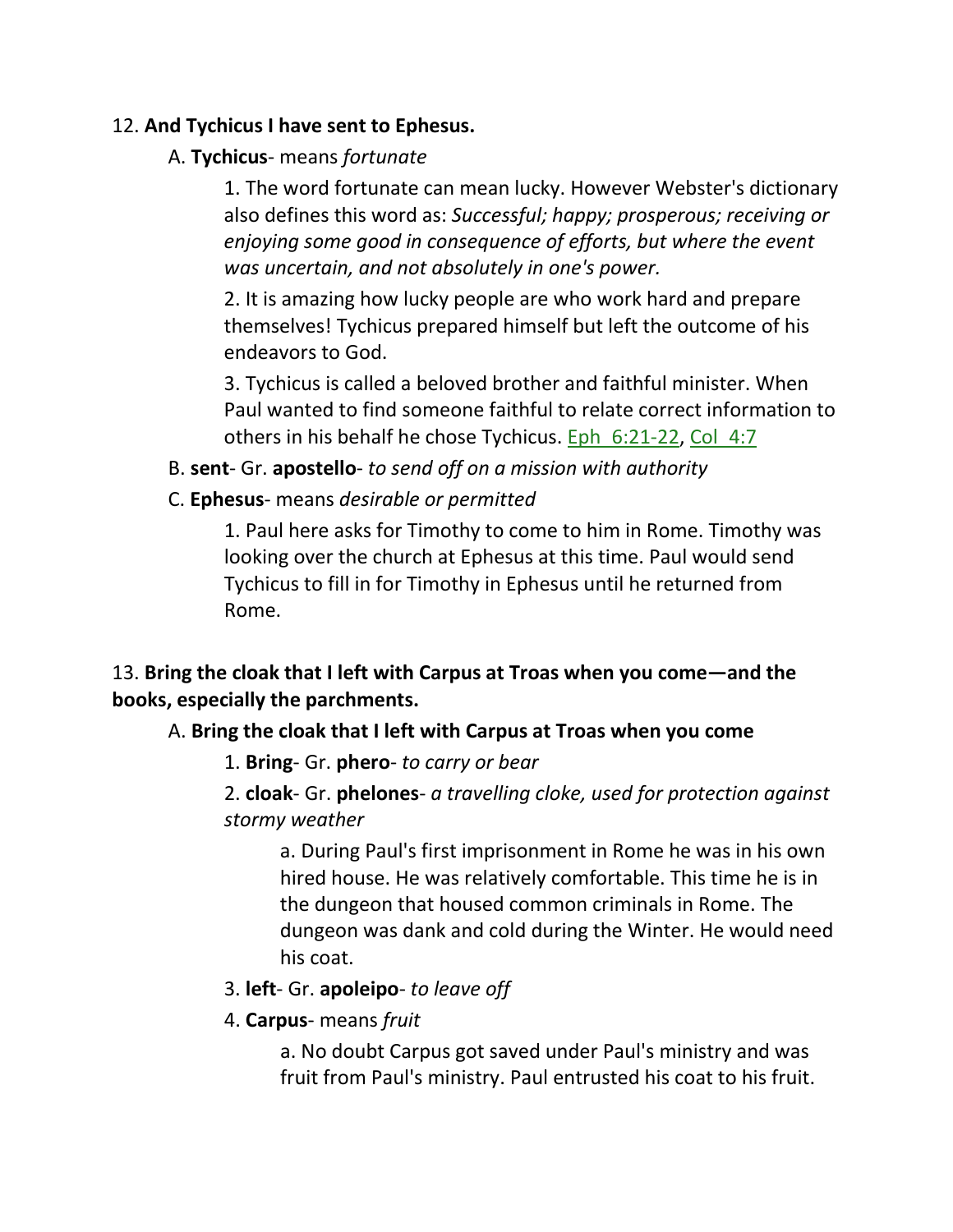## 5. **Troas**- means *trojan*

## B. **and the books,**

## 1. **books**- Gr. **biblion**

a. This means books by Christian, Greek, and Jewish authors.

b. Paul was not against books. He was a student. He was well read. Paul used quotations from Greek writers in Athens. If Paul was not a traveling minister he would have had a great library in his study!

## C. **especially the parchments**

## 1. **parchments**- Gr. **membrana**

a. Although Paul read many books he was a man of THE book. Here he says above all books that Timothy was to bring him he was not to forget the parchments which contained the Holy Scriptures.

b. Notice that although Paul was at the end of his ministry and wrote 2/3rds of the NT, he was still studying and growing in the Lord. This is a great encouragement for us to do the same!

c. Paul exhorted Timothy to the habit of reading.  $1\bar{1}$  4:13

# 14. **Alexander the coppersmith did me much harm. May the Lord repay him according to his works.**

# A. **Alexander the coppersmith did me much harm.**

1. **Alexander**- means *helper of men*

a. God intended that Alexander be a blessing on earth and help men, but he gave himself to the enemy and did the opposite. He did great harm.

b. There is three Alexanders mentioned in Acts and the epistles. The first one Alexander was a Jew that attempted to address the riotous crowd in Ephesus but was drowned out. Act 19:33 The second one is a heretic who taught Gnostic heresy and Paul excommunicated him. 1Ti 1:20 The third one is mentioned here and Paul said he did him great harm. All three Alexanders may be the one and same man. It is impossible to know.

2. **coppersmith**- Gr. **chalkeus**- *a worker of brass or copper*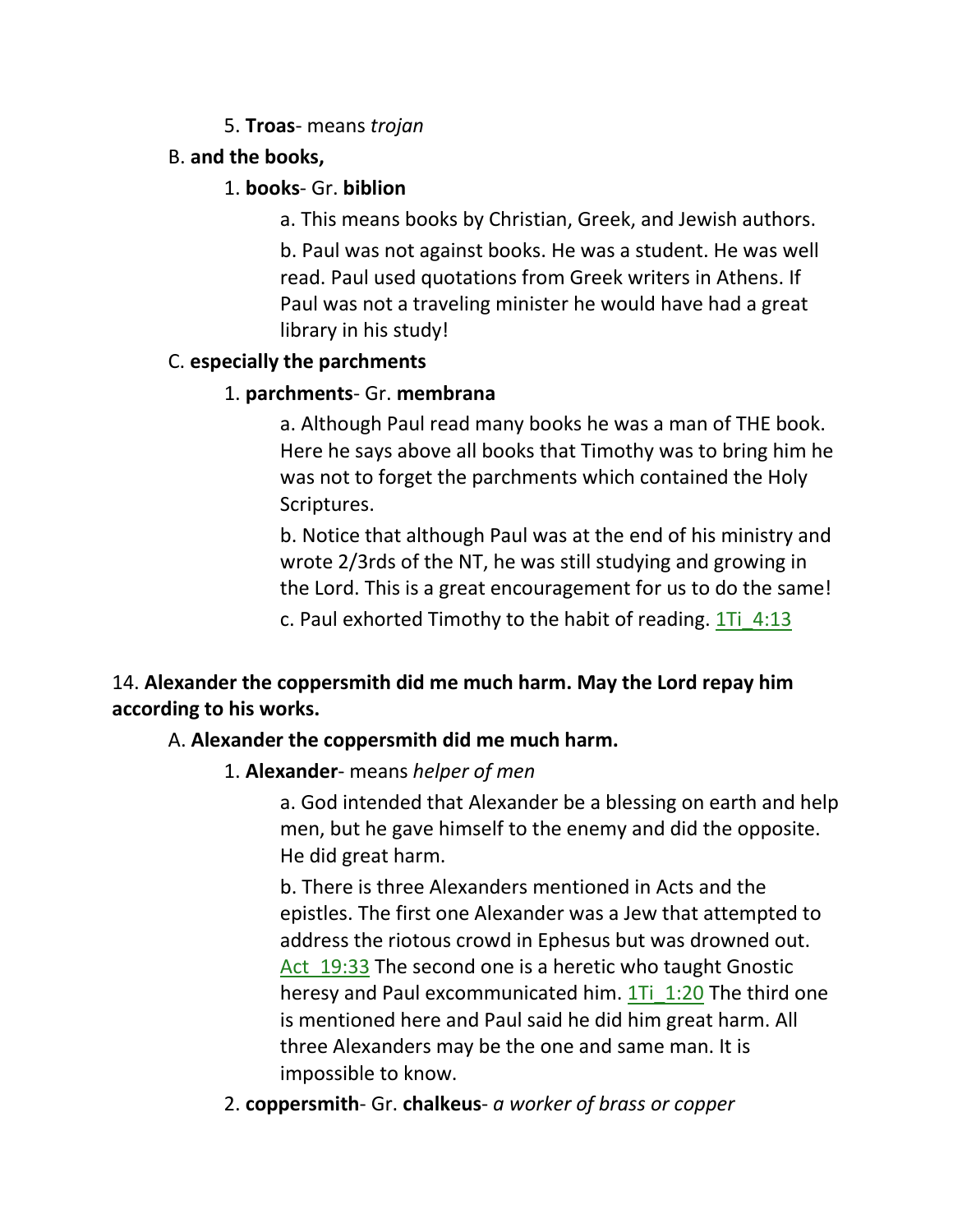- 3. **much**
- 4. **harm** Gr. **kakos** *evil*

a. It was quite possible that Alexander provided testimony against Paul in court at Rome.

# B. **May the Lord repay him according to his works**

1. **May**- *This is not found in the Greek- omit!* 

a. This is not a prayer of vengeance from Paul. It is a statement of fact that the Lord will repay him according to his works. This is true of all men. This is a well-documented truth in the NT. Mat\_16:27, Rom\_2:6; 2Co\_11:15, Rev\_2:23; Rev\_20:13.

- 2**. repay** Gr. **apodidomi** *to give back*
- 3. **works** Gr. **ergon**

# 15. **You also must beware of him, for he has greatly resisted our words.**

# A. **You also must beware of him,**

1. **beware**- Gr. **phulasso**- *to be on guard*

a. Timothy had the same message as Paul. Alexander greatly opposed Paul's message so he would also of Timothy and would like to have him imprisoned as well if he could.

# B. **for he has greatly resisted our words**

- 1. **greatly** Gr. **lian-** *much*
- 2. **resisted** Gr. **anthistemi** *to stand against*
- 3. **words** Gr. **logos**

16. **At my first defense no one stood with me, but all forsook me. May it not be charged against them.**

# A. **At my first defense no one stood with me,**

- 1. **first** Gr. **protos**
- 2. **defense** Gr. **apologia** *to answer back or provide a defense*

a. I believe this was when Paul was first arrested and tried. He was exonerated and let out of prison and continued to preach the gospel. I believe this interpretation is backed up by the next verse.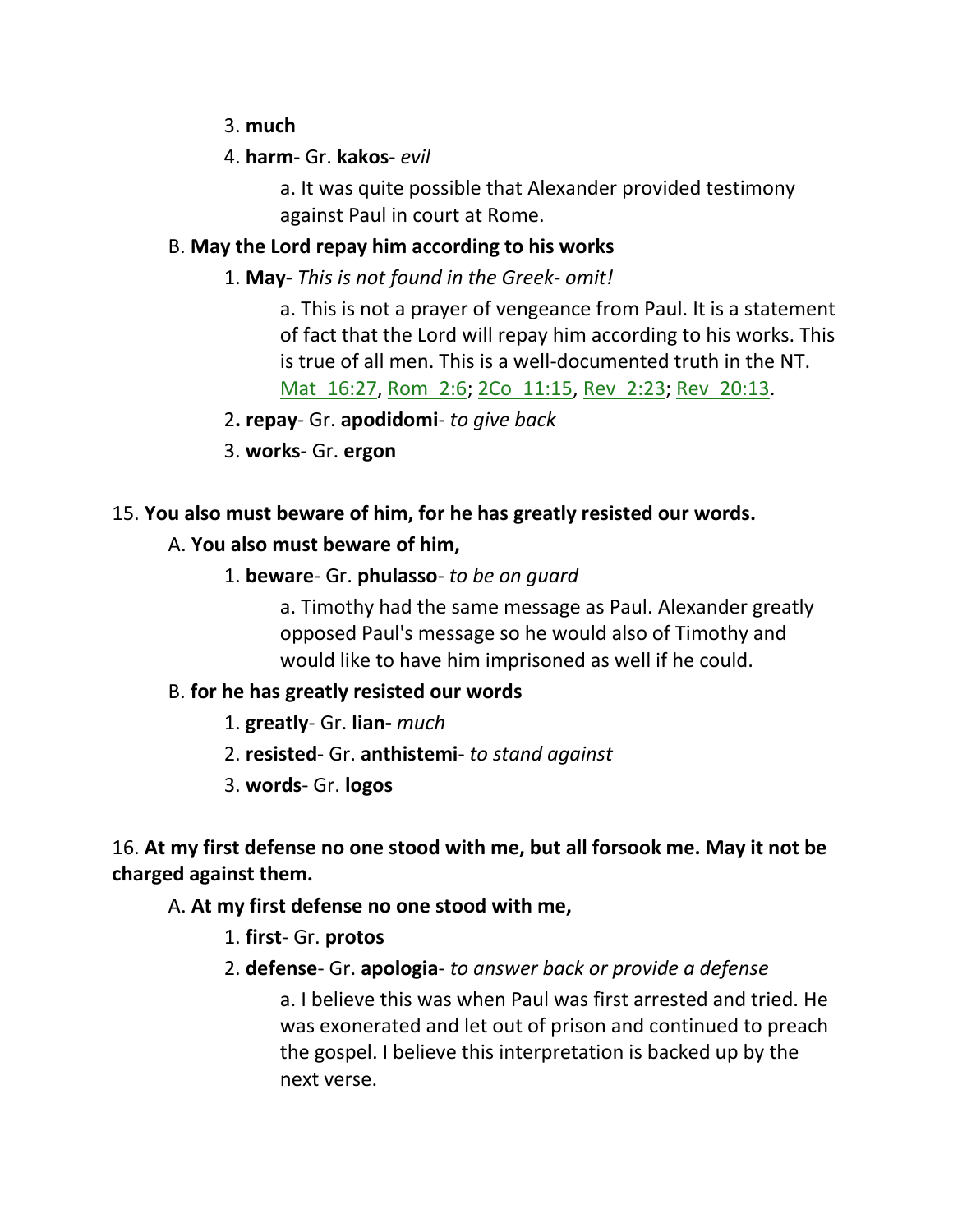3. **stood**- Gr. **sunparaginomai**- *to be present together with; to come together, convene*

a. No one stood up with Paul to testify on his behalf.

## B. **but all forsook me**

# 1. **forsook**- Gr. **egkataleipo**- *to utter leave or forsake*

a. No doubt out of fear of being implicated along with Paul and suffer martyrdom. If any Gentiles were judged with Paul they would be crucified and not beheaded.

b. It is not clear if Luke also forsook Paul at this first defense. Paul said that Luke was the only one still with him. He might have joined him after his first defense. If he did forsake him at the beginning he decided to stick his neck out since then.

# C. **May it not be charged against them.**

1. **May**

a. This is a prayer of Paul. This is the heart of an intercessor. 2. **charged against**- Gr. **logizomai-** *to be put on account, counted against*

17. **But the Lord stood with me and strengthened me, so that the message might be preached fully through me, and** *that* **all the Gentiles might hear. Also I was delivered out of the mouth of the lion.** 

# A. **But the Lord stood with me and strengthened me,**

1. **Lord**- Gr. **kurios**

a. This is the Lord Jesus Christ

# 2. **stood**- Gr. **paristemi**

a. It is comforting to know that when no one will stand with you the Lord will! He is the only one that really matters anyway.

b. The Lord is seated in heaven but He will stand up when one of His servants are facing martyrdom. Acts 7:56

# 3. **strengthened**- Gr. **endunamoo**

a. If all those who deserted Paul in fear would have leaned into God's grace they would have been strengthened as well. 2 Tim. 2:1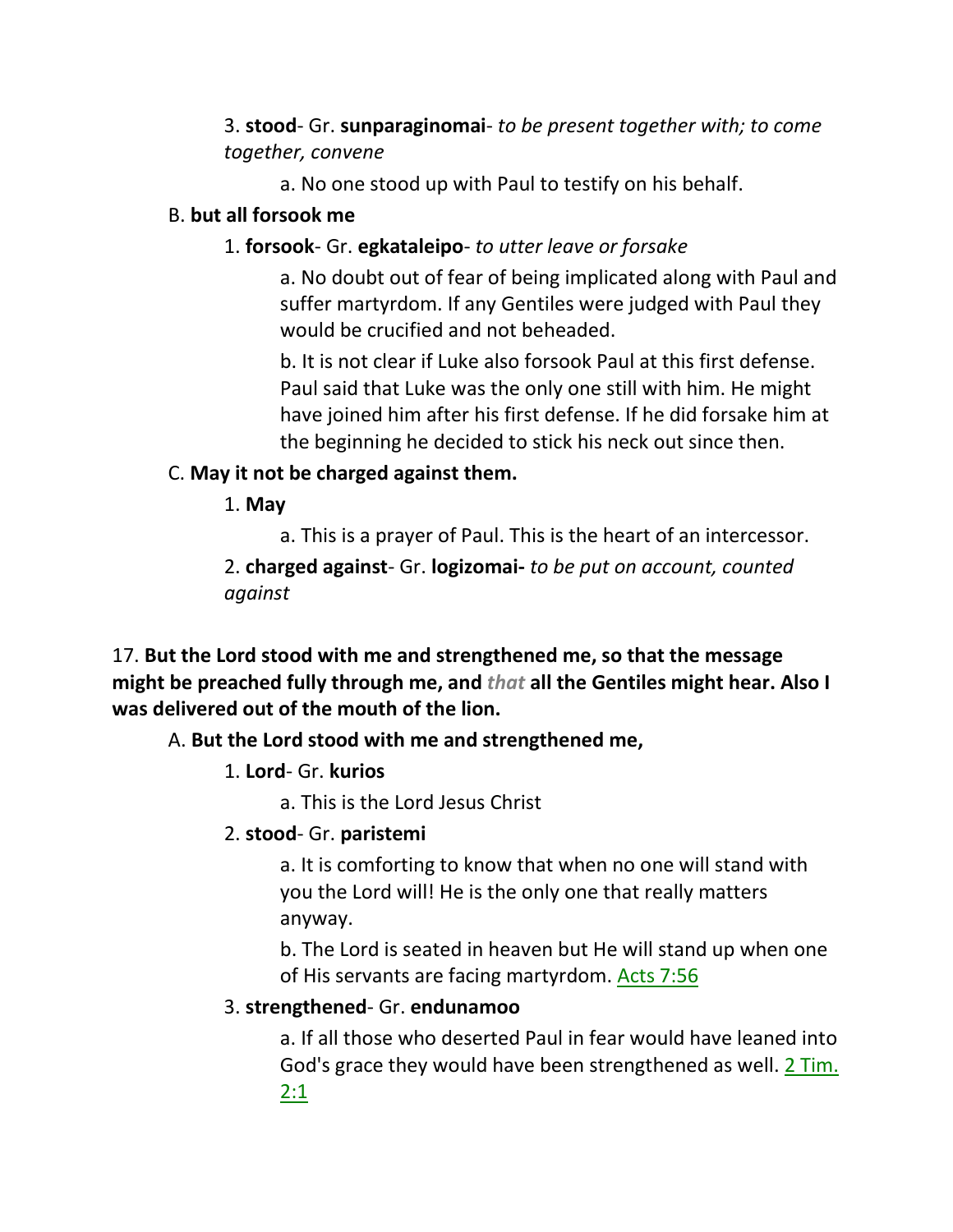## B. **so that the message might be preached fully through me,**

1. **message**- Gr. **kerugma**- *heralded message, preaching*

# 2. **preached fully**- Gr. **plerophoreo-** *to carry out fully*

a. Paul said he fully preached the gospel from Jerusalem to Illyricum. Rom 15:19

## 3. **through me**

a. God will not preach the gospel. He has ordained the gospel to be preached through his body, the Church. The gospel must be fully preached through you and me!

## C. **and that all the Gentiles might hear**

# 1. **Gentiles**- Gr. **ethnos**

a. This is the Great Commission. Matt. 28:18-20 We have still to complete this mission. I can't wait until the Great Commission is the Great Completion! For years however it has been the Great Omission.

# 2. **hear**- Gr. **akouo**

# D. **Also I was delivered out of the mouth of the lion**

# 1. **delivered**- Gr. **rhuomai-** *to recuse out of a strong flowing stream*

a. This is referring to his first imprisonment in Rome in which he was released.

b. Many are the afflictions of the righteous but the Lord delivers him out of them all. Ps. 34:19

# 2. **mouth**- Gr. **stoma**

# 3. **lion**- Gr. **leon**

a. This could mean Satan, Nero, or the lions in the amphitheater which Christians were thrown to regularly. I think all three apply.

# 18. **And the Lord will deliver me from every evil work and preserve** *me* **for His heavenly kingdom. To Him** *be* **glory forever and ever. Amen!**

A. **And the Lord will deliver me from every evil work and preserve me for His heavenly kingdom**

1. **deliver**- Gr. **rhuomai**

2. **evil**- Gr. **poneros**- *harmful evil*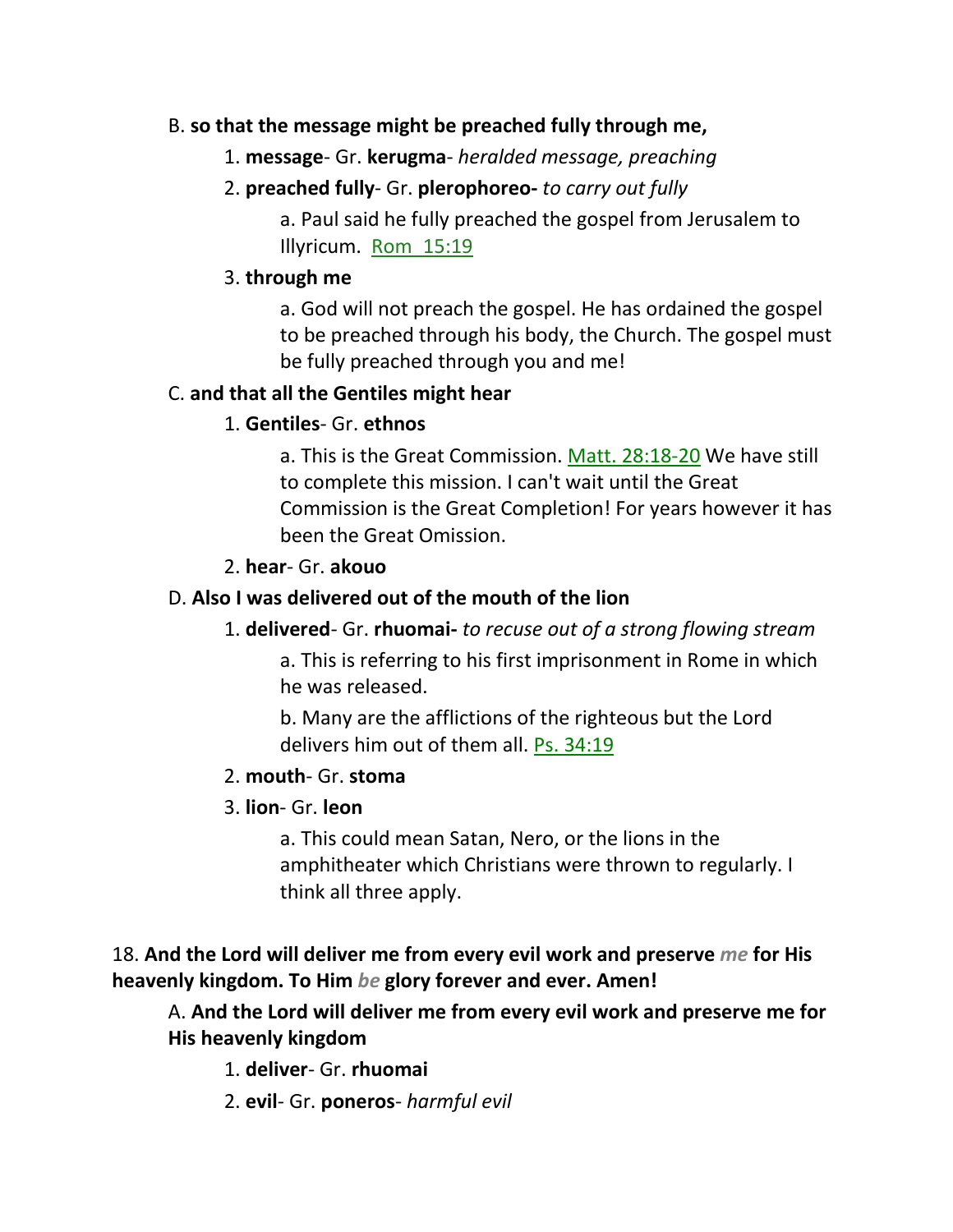### 3. **work**- Gr. **ergon**

a. This refers to both evil works designed against him and any that he would be tempted to commit that would despoil his testimony.

## 4. **preserve**- Gr. **sozo**- *save*

## 5. **heavenly**- Gr. **epouranios**

a. Right now Jesus' kingdom is a heavenly one. When he returns it will be an earthly one as well.

## 6. **kingdom**- Gr. **basileia**

## B. **To Him be glory forever and ever**

- 1. **glory** Gr. **doxa**
- C. **Amen** Gr. **amen**

## 19. **Greet Prisca and Aquila, and the household of Onesiphorus.**

# A. **Greet Prisca and Aquila,**

- 1. **Greet** Gr. **aspazomai** *to embrace*
- 2. **Prisca** means *ancient*

a. More often Priscilla is mentioned first when the couple is named. Women can and do have powerful ministries.

# 3. **Aquila**- means *eagle*

a. Paul met Aquila because he was of the same trade which was tent-making. Acts 18:2-3 We often will find good friends or divine connections at our work place.

b. Priscilla and Aquila both taught Apollos the way of God in a more perfect way. Acts 18:26

# B. **and the household of Onesiphorus**

# 1. **household**- Gr. **oikos**

2. **Onesiphorus**- Gr. means *one who brings profit*

a. This man often refreshed Paul. Some people give you a breath of fresh air and some people just stink up the joint!

# 20. **Erastus stayed in Corinth, but Trophimus I have left in Miletus sick.**

A. **Erastus stayed in Corinth,**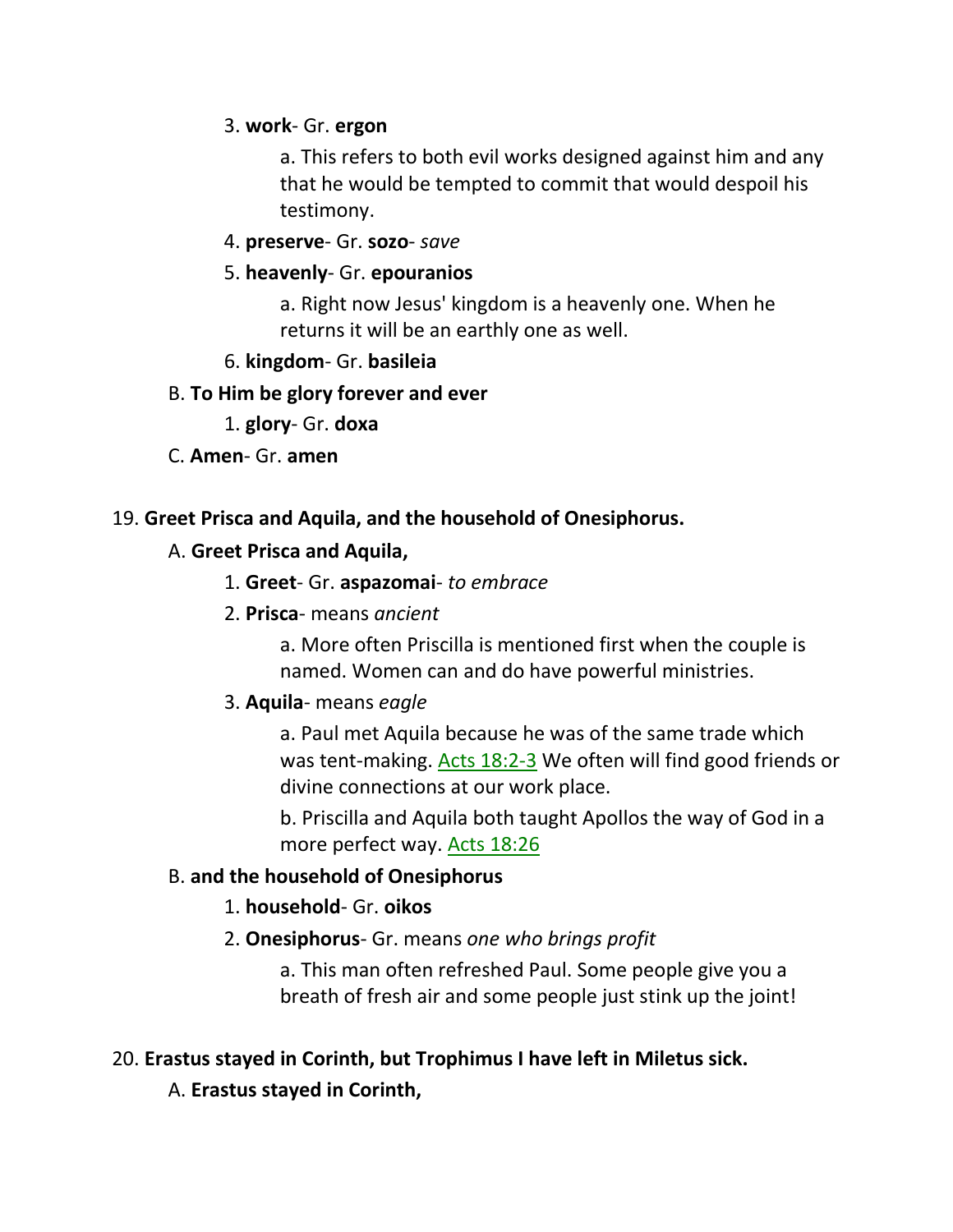- 1. **Erastus** means *beloved*
	- a. This was a city official in Corinth.
- 2. **Corinth** means *satiated*

# B. **but Trophimus I have left in Miletus sick**

1. **Trophimus**- means *nutrious, healthy*

a. It is interesting that his name means *healthy* but he is now sick. Sometimes we don't live up to our true identity.

b. This man was from Ephesus and got saved under Paul's ministry.

- 2. **left** Gr. **apoleipo** *to leave off*
- 3. **Miletus** means *pure white wool*

a. This was a suburb of Ephesus.

4. **sick**- Gr. **astheneo**- *weak, sickly*

a. Some charismatic faith and grace people would have never said what Paul said that about Trophimus. Paul said he was SICK. Many think that is a bad confession or somehow voids out the healing power of God. I guess Paul did not know that!

b. Some say, "I'm not sick" with snot running down their face.

c. Faith is not calling those things that **are as though they weren't**! Faith is calling those things that are **not as though they were**. Rom. 4:17

d. The natural fact was that Trophimus was sick but the spiritual truth was that by Jesus' stripes he was healed. The facts will never change the truth, but the truth will change the facts.

e. To deny natural facts as being real is Christian Science not Christianity.

# 21. **Do your utmost to come before winter. Eubulus greets you, as well as Pudens, Linus, Claudia, and all the brethren.**

# A. **do you utmost to come before winter**

- 1. **utmost** Gr. **spoudazo** *to be diligent*
- 2. **winter** Gr. **cheimon**
	- a. This is why Paul asked Timothy to bring his cloak. Winter